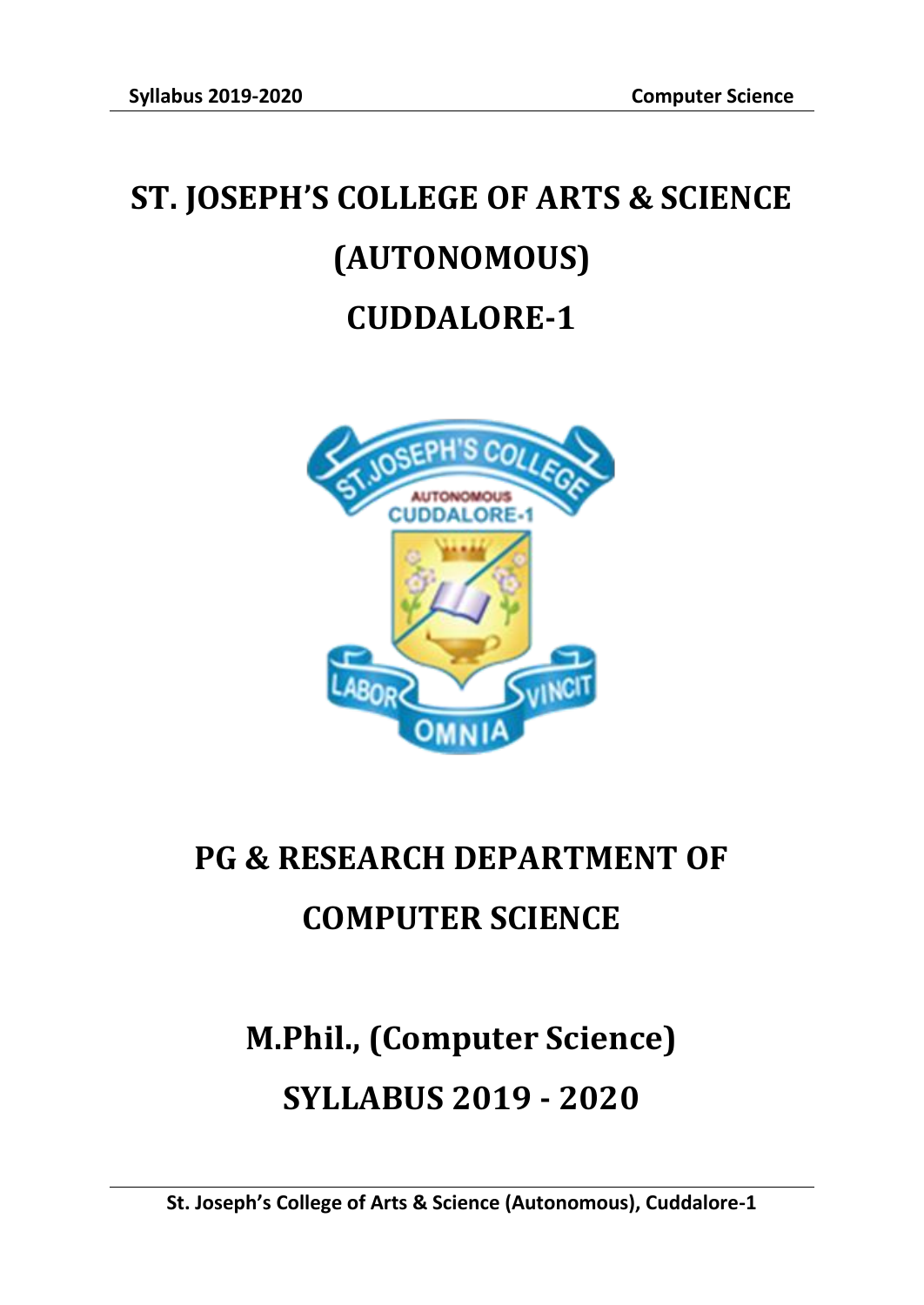| Yr/             |                |                |                    |                       |              |                |
|-----------------|----------------|----------------|--------------------|-----------------------|--------------|----------------|
| <b>Semester</b> | <b>Subject</b> | Code           | Part               | <b>Subject Title</b>  | <b>Hours</b> | <b>Credits</b> |
|                 |                |                |                    | <b>RESEARCH</b>       |              |                |
|                 | <b>CORE</b>    | MCS101A        | I                  | METHODOLOGY           | 6            | 5              |
|                 |                |                |                    | <b>ADVANCED</b>       |              |                |
|                 |                |                |                    | <b>COMPUTER</b>       |              |                |
| I YEAR/I        | <b>CORE</b>    | <b>MCS102C</b> | $\mathbf{I}$       | <b>TECHNIQUES</b>     | 6            | 5              |
| <b>SEM</b>      |                |                |                    | <b>ELECTIVE PAPER</b> |              |                |
|                 | <b>CORE</b>    |                | III                | (Guide Paper)         | 6            | 5              |
|                 |                |                |                    | <b>SCIENCE-6</b>      |              |                |
|                 | <b>LIBRARY</b> |                | IV                 | $(LIBRARY)+6(LAB)$    | 12           |                |
|                 |                |                |                    | <b>TOTAL</b>          | 30           | 15             |
|                 |                |                |                    | <b>DISSERTATION</b>   |              |                |
| <b>II SEM</b>   |                |                |                    | <b>AND</b>            |              |                |
|                 | <b>CORE</b>    |                | $\mathbf{I}$       | <b>VIVA VOICE</b>     | 21           |                |
|                 |                |                | <b>GRAND TOTAL</b> |                       |              | 36             |

#### **M.Phil Computer Science ( Template )**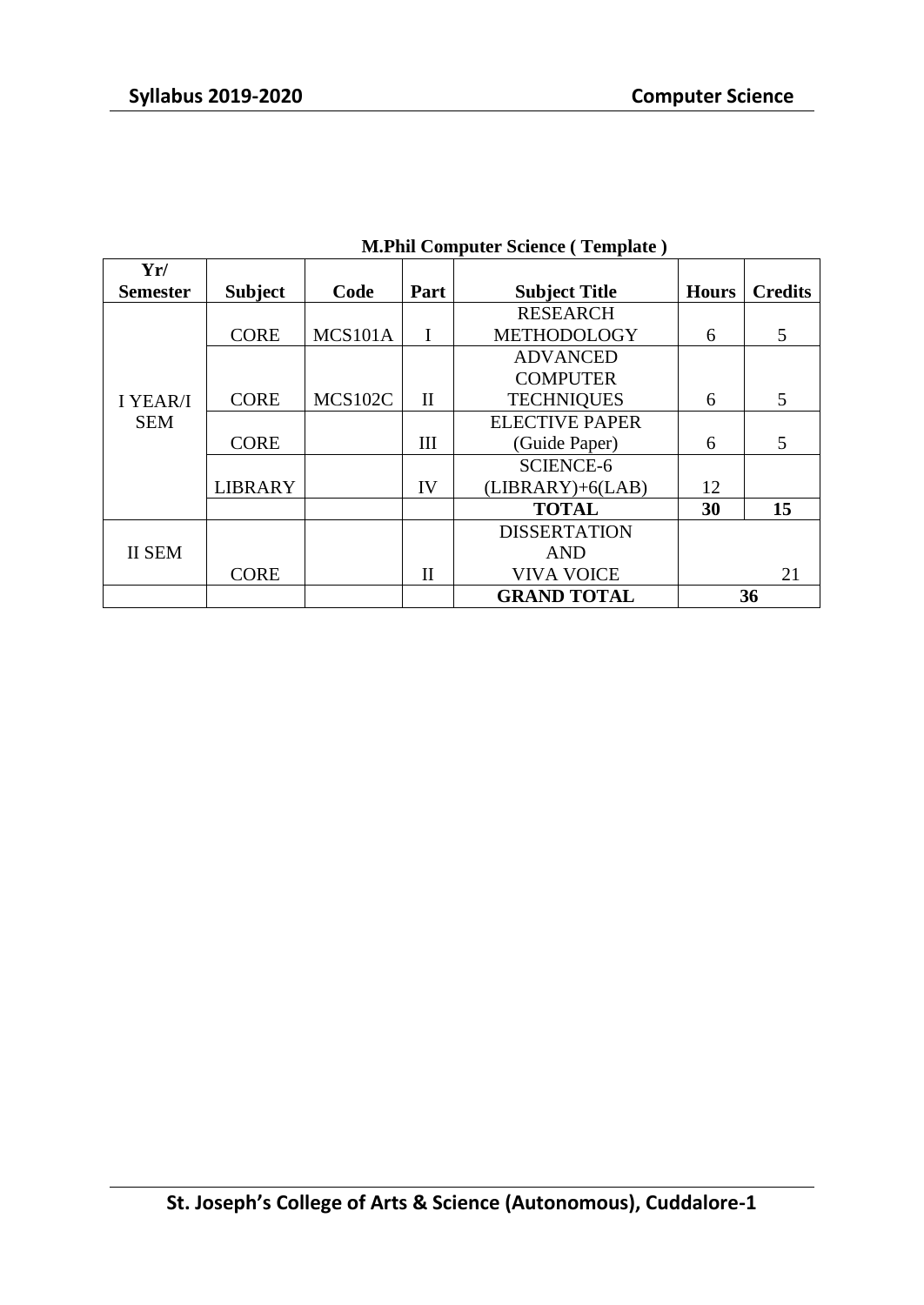| M.Phil.                 | <b>RESEARCH METHODOLOGY</b>             | MCS101A        |
|-------------------------|-----------------------------------------|----------------|
| <b>Computer Science</b> | For the students admitted from the year |                |
| <b>I SEMESTER</b>       | 2018                                    | $HRS/WEEK - 6$ |

#### **COURSE OUTCOMES (COs)**

**CO1:** Understand the concept of research its process and the problems encountered by

researchers in India

**CO2:** Understand the concept of research problems and research design

**CO3:** Know the methods of data collection and uses of search engines

**CO4:** Analyze the data by statistical tools

**CO5:** Understand the concept of research report and steps in drafting report.

| <b>SEMESTER-I</b>                | <b>COURSECODE:</b><br>MCS101A           |         |         |                 | <b>TITLEOFTHEPAPER:</b><br><b>RESEARCH METHODOLOGY</b> |                  |                             |                  | HOURS:6                | <b>CREDITS:5</b> |
|----------------------------------|-----------------------------------------|---------|---------|-----------------|--------------------------------------------------------|------------------|-----------------------------|------------------|------------------------|------------------|
|                                  | <b>PROGRAMMEOUTC</b><br><b>OMES(PO)</b> |         |         |                 | SO)                                                    |                  | PROGRAMMESPECIFICOUTCOMES(P |                  |                        |                  |
| <b>COURSEOU</b><br><b>TCOMES</b> | P <sub>O</sub>                          | PO<br>2 | PO<br>3 | PO <sub>1</sub> | PSO <sub>1</sub>                                       | PSO <sub>2</sub> | PSO <sub>3</sub>            | PSO <sub>4</sub> | <b>MEANSCOREOFCO'S</b> |                  |
| CO <sub>1</sub>                  | $\boldsymbol{4}$                        | 4       |         | 4               | Δ                                                      | 4                | 4                           |                  |                        |                  |
| CO <sub>2</sub>                  | 5                                       |         |         |                 |                                                        | 5                |                             |                  |                        |                  |
| CO <sub>3</sub>                  | 4                                       | 4       |         | 4               |                                                        | 5                |                             |                  |                        | 4.5              |
| CO <sub>4</sub>                  | 4                                       | 4       |         | 4               | 4                                                      | 4                | 4                           |                  |                        |                  |
| CO <sub>5</sub>                  | 5                                       |         |         |                 | 5                                                      | 5                | 5                           |                  |                        |                  |
| <b>MeanOverallScore</b>          |                                         |         |         |                 |                                                        |                  |                             |                  |                        | 4.5              |

**Result:**ThisCourseishaving**VERYHIGH**associationwithProgrammeOutcomeandProgram meSpecificOutcome

| <b>Association</b> | $1\% - 20\%$ | $21\% - 40\%$ | $41\% - 60\%$                                                                                                                                                                                                                                                                                                                                        | $61\% - 80\%$ | $81\% - 100\%$ |
|--------------------|--------------|---------------|------------------------------------------------------------------------------------------------------------------------------------------------------------------------------------------------------------------------------------------------------------------------------------------------------------------------------------------------------|---------------|----------------|
| <b>Scale</b>       |              |               |                                                                                                                                                                                                                                                                                                                                                      |               |                |
| Interval           |              |               | $\overline{0}$ = $\overline{0}$ = $\overline{0}$ = $\overline{0}$ = $\overline{1}$ .1 = $\overline{0}$ = $\overline{1}$ = $\overline{1}$ = $\overline{1}$ = $\overline{1}$ = $\overline{1}$ = $\overline{1}$ = $\overline{1}$ = $\overline{1}$ = $\overline{1}$ = $\overline{1}$ = $\overline{1}$ = $\overline{1}$ = $\overline{1}$ = $\overline{1}$ |               |                |
|                    |              |               |                                                                                                                                                                                                                                                                                                                                                      |               |                |
| <b>Rating</b>      | VervPoor     | Poor          | <b>Moderate</b>                                                                                                                                                                                                                                                                                                                                      | <b>High</b>   | VeryHigh       |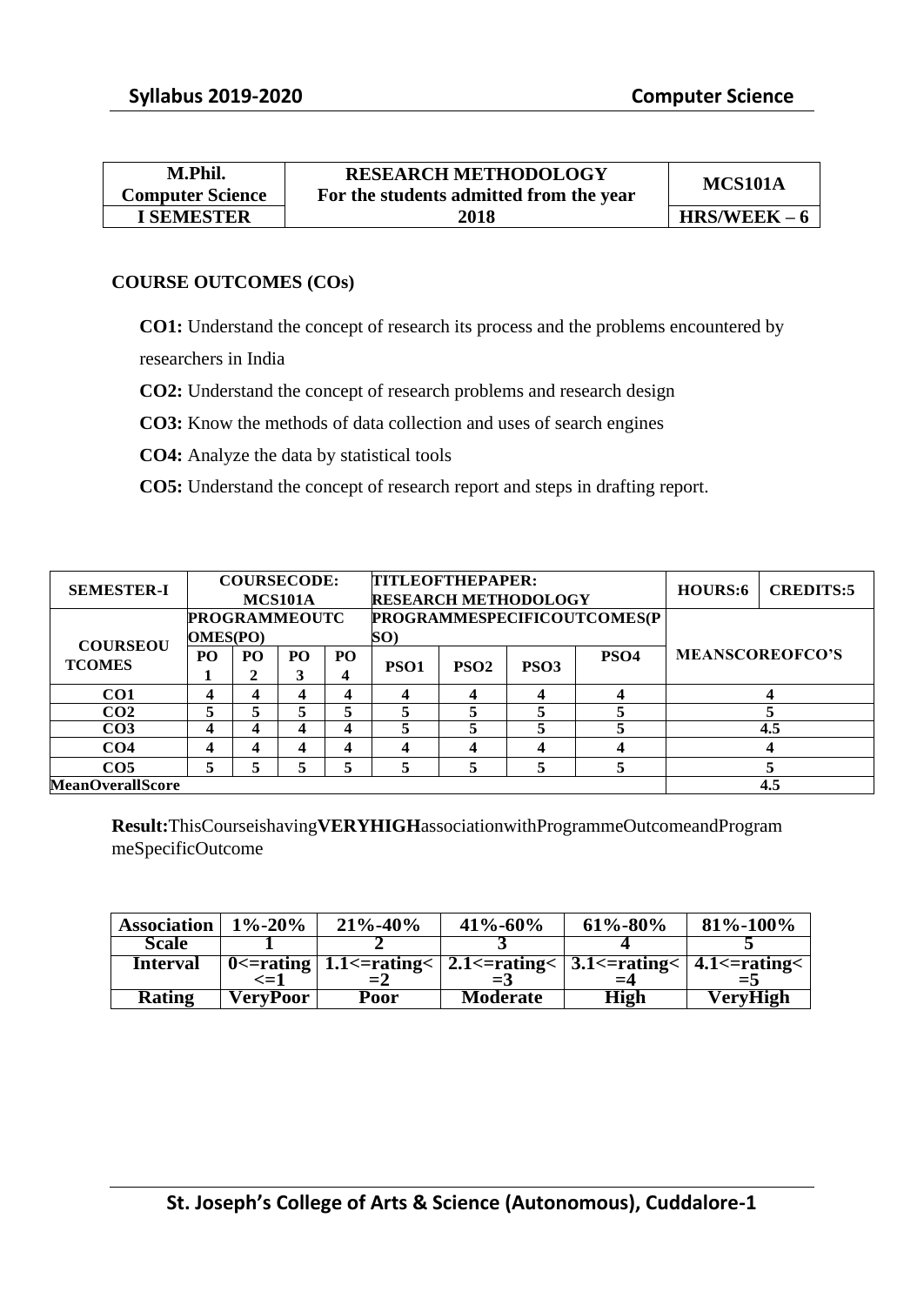#### **UNIT – I**

Meaning of research – Objectives of research – motivation of research - types, approaches and significance- Methods versus methodology – research in scientific methods - research process – criteria for good research – problems encountered by researchers in India – Funding agencies.

#### **UNIT – II**

Research problems: selecting the problem - necessity of defining the problem - techniques involved in defining a problem. Research design – needs and features of good design – Different research design – basic principles of experimental designs.

#### **UNIT – III**

Data collection methods – data types – processing of data, techniques ofordering data – meaning of primary and secondary data - Uses of computers in research – the library and internet. Uses of search engines – virtual libraries – common software for documentation presentation.

#### **UNIT – IV**

Statistical analysis of data – standard deviation – Correlation. Tests of Significance (small samples) based on t and Fdistributions with respect to mean, variance and correlation coefficient. Chi–Square distribution: Test for independence of attributes. Analysis of Variance: One way and two-way classifications.

#### **UNIT –V**

Meaning of research report – logical format for writing thesis and paper – essential of scientific report abstract, introduction review of literature, materials and methods and discussion – write up steps in drafting report – effective illustrations, tables and figures reference styles:Harvard, IEEE and Vancouver systems.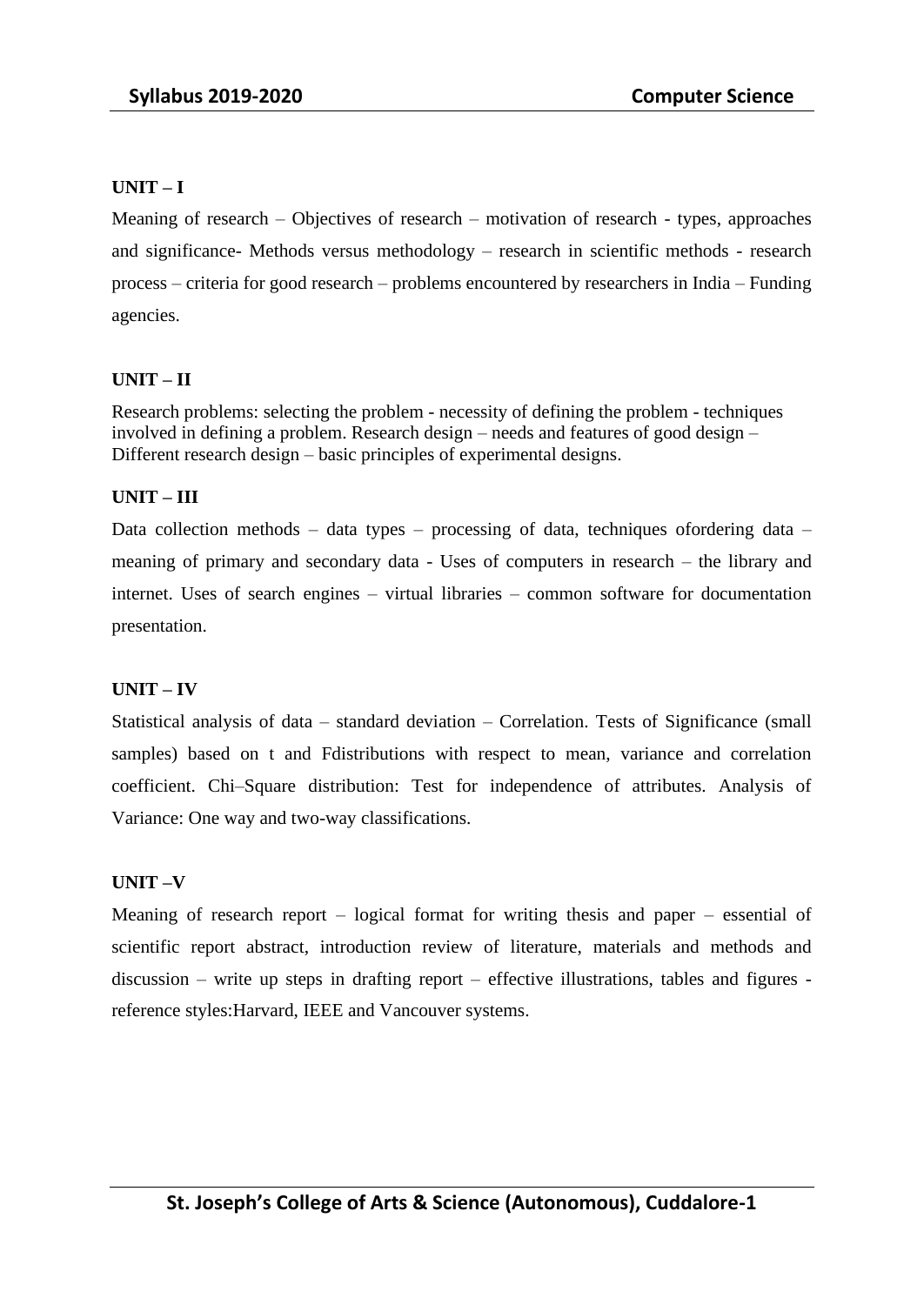#### **REFERENCE BOOKS:**

- 1. Research Methodology ,Methods and techniques C.R.Kothari&Gaurav Garg New Age International Publishers ,III Edition.
- 2. Research Methodology R.Paneerselvam , II Edition.
- 3. Research Methodology ,A step by step Guide for Beginners Ranjit Kumar , II Edition.
- 4. Statistical methods S.P.Gupta, Sultan Chand & Sons,  $32<sup>nd</sup>$  edition.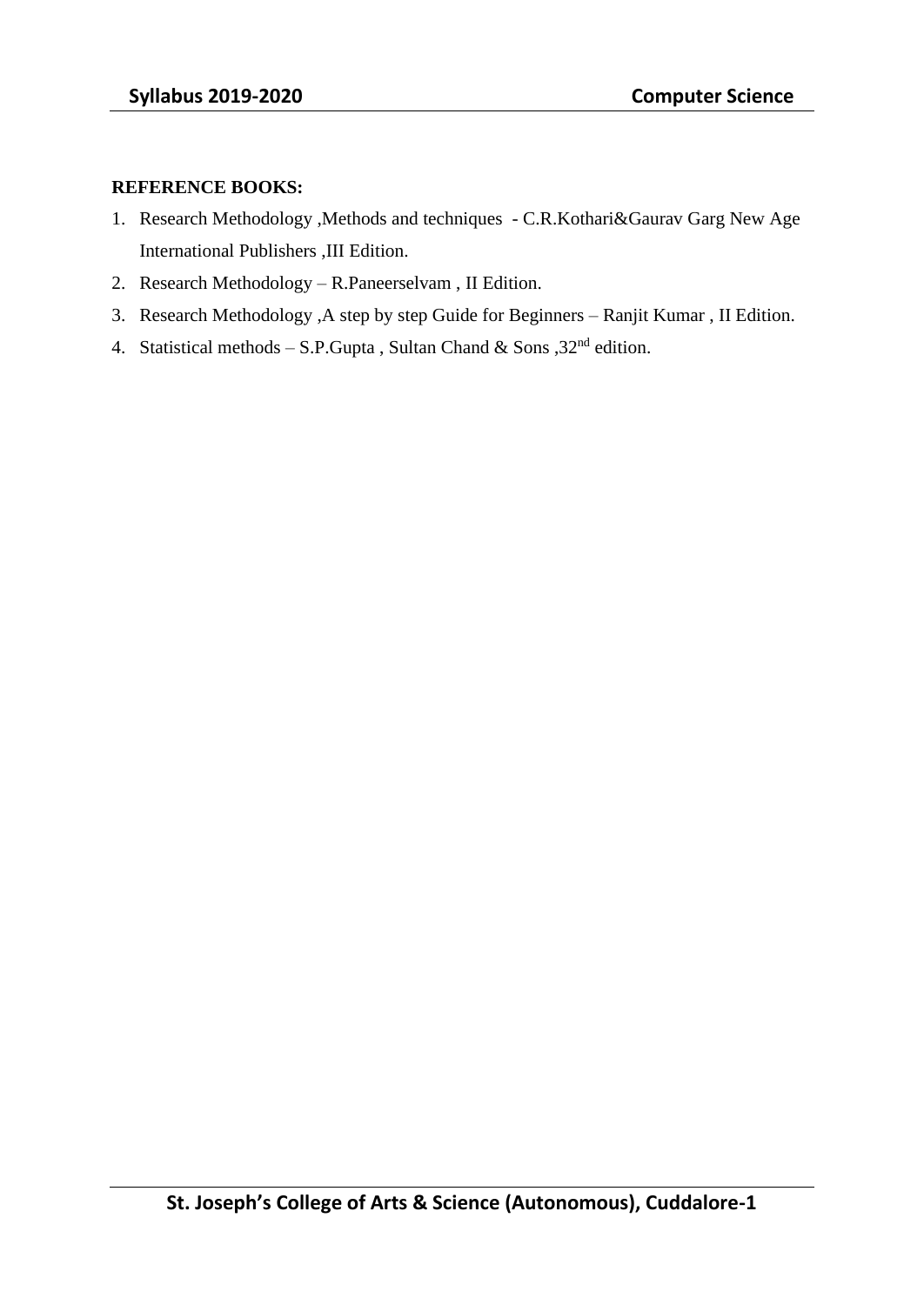| <b>M.Phil CS</b>  |                          | MCS102C        |  |
|-------------------|--------------------------|----------------|--|
| <b>SEMESTER-I</b> | <b>ADVANCED COMPUTER</b> |                |  |
|                   | <b>TECHNIQUES</b>        | $HRS/WEEK - 6$ |  |

#### **Objective:**

Ability To understand the students to gain the knowledge about the Advanced Computer **Techniques** 

#### **COURSE OUTCOMES:**

**CO1:** To understand the concepts of Artificial Intelligence **CO2:** Apply skills and familiarity in Fuzzy System and Network Security **CO3:** To understand the concepts of IoT and its applications **CO4:** Understandtheconcept of Image processing system **CO5:** Able to understand the concept of Big Data **CO6:** Understand the Process of Paper Publication and Implementation

#### **Relationship Matrix Course Outcomes, Programme Outcomes and Programme Specific**

| <b>SEMESTER</b>                  | <b>COURSE CODE: MCS102C</b>   |     |            |            |            | TITLE OF THE PAPER:<br><b>Advanced Computer Techniques</b> |                   |                  | HOURS:<br>o               | <b>CREDITS:</b>  |                                |      |
|----------------------------------|-------------------------------|-----|------------|------------|------------|------------------------------------------------------------|-------------------|------------------|---------------------------|------------------|--------------------------------|------|
|                                  |                               |     |            |            |            |                                                            |                   |                  |                           |                  |                                |      |
| <b>COURSE</b><br><b>OUTCOMES</b> | <b>PROGRAMME OUTCOMES(PO)</b> |     |            |            |            | PROGRAMME SPECIFIC OUTCOMES(PSO)                           |                   |                  |                           |                  | <b>MEAN SCORE OF</b><br>$\cos$ |      |
|                                  | <b>PO1</b>                    | PO2 | <b>PO3</b> | <b>PO4</b> | <b>PO5</b> | PSO <sub>1</sub>                                           | PS <sub>O</sub> 2 | PSO <sub>3</sub> | PSO <sub>4</sub>          | PSO <sub>5</sub> |                                |      |
| CO1                              | 3.8                           | 3.5 | 4          | 3.2        | 5          |                                                            | 4.5               | 4.3              | 4.2                       | 4.5              |                                | 4.5  |
| CO <sub>2</sub>                  | 4                             |     | 3.3        |            | 4.8        | 4.3                                                        | 4.3               |                  | 3.3                       | 4.5              |                                | 4.8  |
| CO <sub>3</sub>                  | 4.2                           | 4   | 4          | 4.9        | 5          | 4.5                                                        | 4.3               |                  | 3.4                       | 4.5              |                                | 4.1  |
| CO <sub>4</sub>                  | 4.5                           | 4.2 | 5          | 4.2        | 3.8        | 4.5                                                        | 4.3               |                  | 3.4                       | 4.5              |                                | 4.14 |
| CO <sub>5</sub>                  | 4.6                           | 3.7 | 4.7        | 4.1        | 4.3        | 4.3                                                        | 4.3               | 4.4              | 4.3                       |                  |                                | 4.46 |
|                                  |                               |     |            |            |            |                                                            |                   |                  | <b>Mean Overall Score</b> |                  |                                | 4.4  |

#### **Outcomes**

#### **Result: The Score of this Course is 4.4(Very High)**

| <b>Association</b> | $1\% - 20\%$ | $21\% - 40\%$ | $41\% - 60\%$                                                                                                                                                                                       | $61\% - 80\%$ | 81\%-100\%       |
|--------------------|--------------|---------------|-----------------------------------------------------------------------------------------------------------------------------------------------------------------------------------------------------|---------------|------------------|
| <b>Scale</b>       |              |               |                                                                                                                                                                                                     |               |                  |
| <b>Interval</b>    |              |               | 0 $\epsilon$ -rating $\epsilon$ = 1   1.1 $\epsilon$ -rating $\epsilon$ = 2   2.1 $\epsilon$ -rating $\epsilon$ = 3   3.1 $\epsilon$ -rating $\epsilon$ = 4   4.1 $\epsilon$ -rating $\epsilon$ = 5 |               |                  |
| Rating             | Verv Poor    | Poor          | <b>Moderate</b>                                                                                                                                                                                     | High          | <b>Very High</b> |

This Course is having **Very High** association with Programme Outcome and Programme Specific Outcome

#### **UNIT- I :**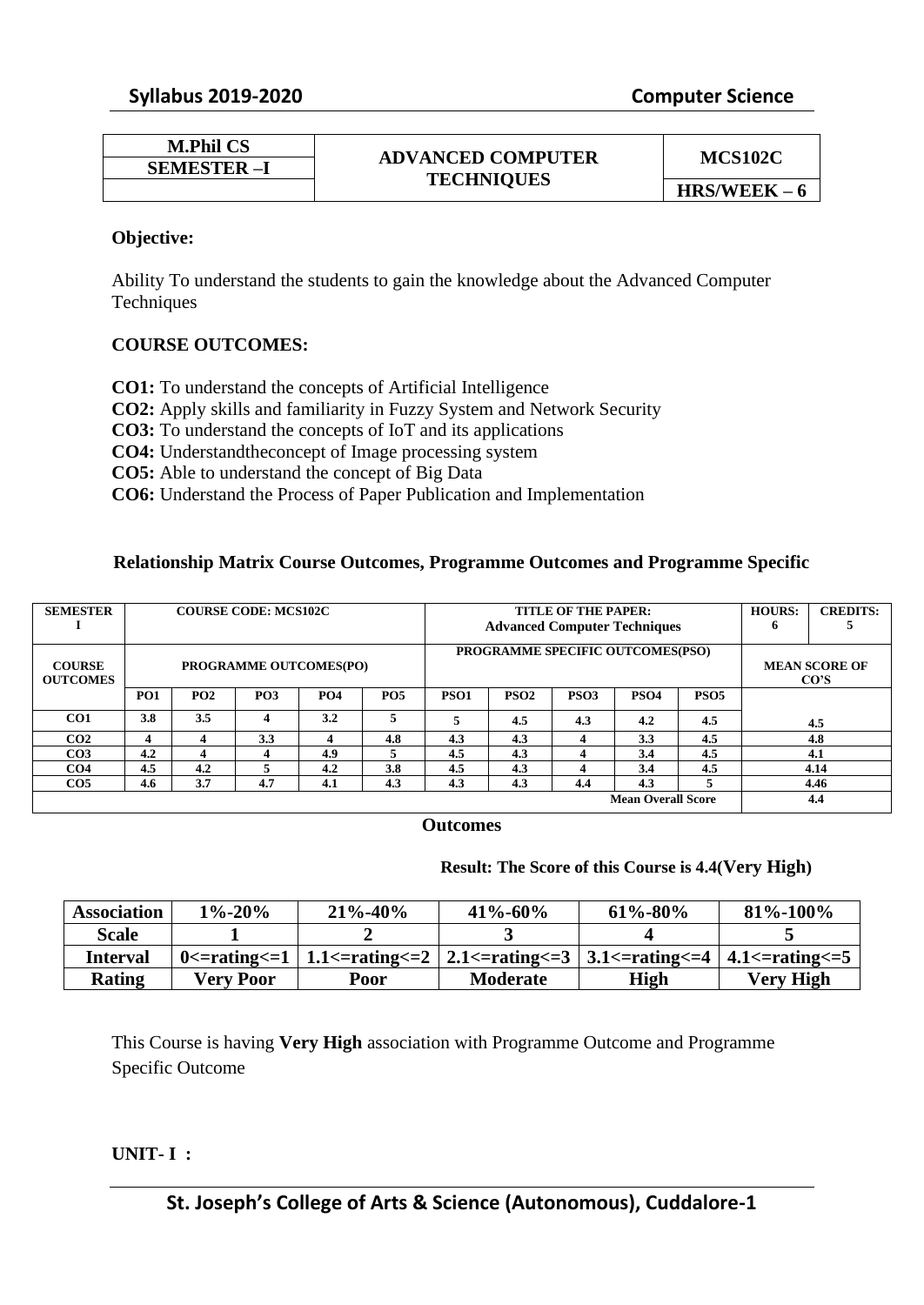#### **Syllabus 2019-2020 Computer Science**

#### **ARTIFICIAL INTELLIGENCE AND EXPERT SYSTEMS**

Definition - Introduction - AI techniques – Heuristic Search Techniques –A\* Algorithm – AO\* Algorithm - Components of an Expert System - Knowledge Representation and Acquisition Techniques - Building an Expert system.

#### **UNIT –II :**

#### **FUZZY SYSTEMS**

Definition of a Fuzzy set- Fuzzy relations- Fuzzy Functions and Applications of Fuzzy Systems.

#### **NETWORK SECURITY**

Introduction – Cryptographic principles-DES, AES and RSA Algorithms- Digital Signature standards.

#### **ARTIFICIAL NEURAL NETWORK**

Basic concepts- single layer perception- Multilayer perception- Supervised and unsupervised algorithm- Back propagation networks- Hopfield network.

#### **UNIT-III :**

#### **DIGITAL IMAGE FUNDAMENTALS AND IMAGE PROCESSING**

Introduction – Fundamental steps in Digital Image Processing – Components of an Image Processing System –Basic relationships between pixels – Basic Gray Level Transformation – Histogram Processing. Color Fundamentals – Color Models – Color Transformations – Smoothing and Sharpening – Color Segmentation. Machine learning algorithms and Deep learning concept.

#### **UNIT- IV:**

#### **BIG DATA AND DATA ANALYTICS**

Definition- Character's- Architecture of Big Data- (Best practice for Data Integration in a Big Data World) Fundamentals of Big Data world Integration – Defining Traditional ETL- Using Hadoop as ETL.

**IOT:**Internet of Things Strategic Research and Innovation Agenda - Scalable Integration Framework for Heterogeneous Smart Objects Applications and Services - Internet of Things Application - From Research and Innovation to Market Deployment.

#### **Unit V:-PAPER PRESENTATION**

a) At least one paper should be published in National/International conferenceb)Implementation of Research paper from IEEE/SCI Indexed /Scopus Indexed Journal.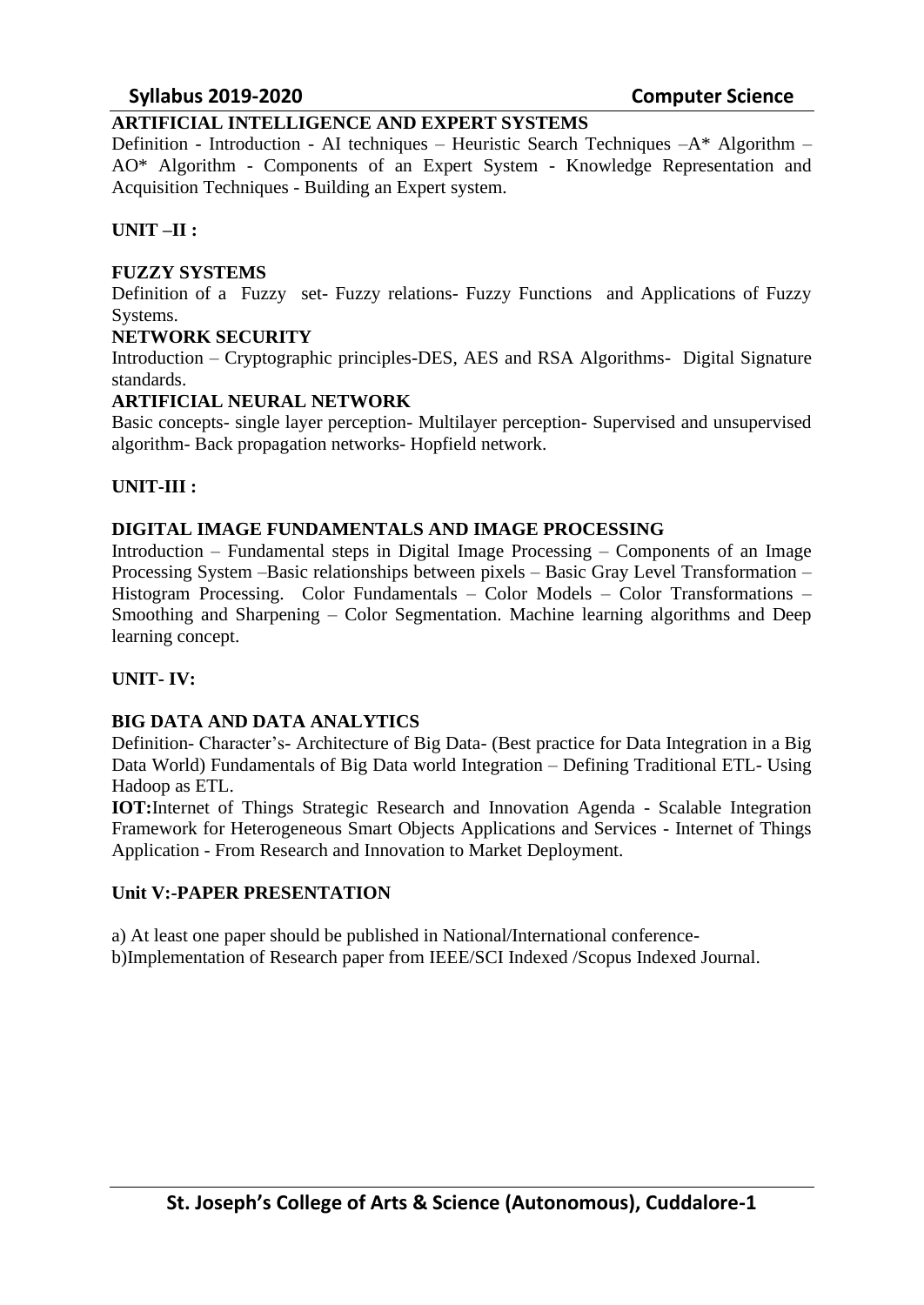#### **Unit I&II**

- 1. Nils J. Nilsson "**Principles of Artificial Intelligence**" Narosa Publishing House.
- 2. Elaine Rich, Kevin Knight **Artificial Intelligence** 2<sup>nd</sup> Edition TMG.
- 3. George J. Klir, Tina A. Folger **Fuzzy sets, Uncertainity and Information** PHI
- 4. S. Ramani, R. Chandrasekar and K. S. R. Anjaneyulu **Knowledge based Computer Systems** – Narosa Publishing House.
- 5. Doanald A Waterman **A Guide to Expert Systems** Addison Wesley.
- 6. Andrew S.Tanenbaum "Computer Networks" –Pearson Education- 4 Edition New Delhi -2003
- 7. William Stallings- Cryptography and Network Security- Pearson Education- New Delhi-2006
- 8. Laurence Fdusett- Fundamentals of Neural Networks" Prentice Hall- 1994

#### **Unit III**

- 1. R. Gonzalez and R. E. Wood **Digital Image Processing** Prentice Hall of India, New Delhi, 2002.
- 2. A. Rosenfeld and A. C. Kak **Digital Picture Processing** Prentice Hall of India, New Delhi, 1982.
- 3. W. K. Pratt **Digital Image Processing** MC Graw Hill, New Delhi, 1981.
- 4. Machine learning algorithms
- 5. Deep learning

#### **Unit IV**

- 1. Hrishikesh Karambelkar**Scaling Big Data with Hadoop and Solr** Packt Publishing
- 2. AnanthGrama **Introduction to parallel computing**  Second Edition Pearson Edition 2003
- 3. Ovidiu Vermesan& Peter Friess Internet Of Things From Research and Innovation to Market Deployment. - River Publishers

#### **Unit-V**

- 1. E-books
- 2. National and international Journals
- 3. SCI Indexed Journal & Scopus Indexed journal and IEEE papers.